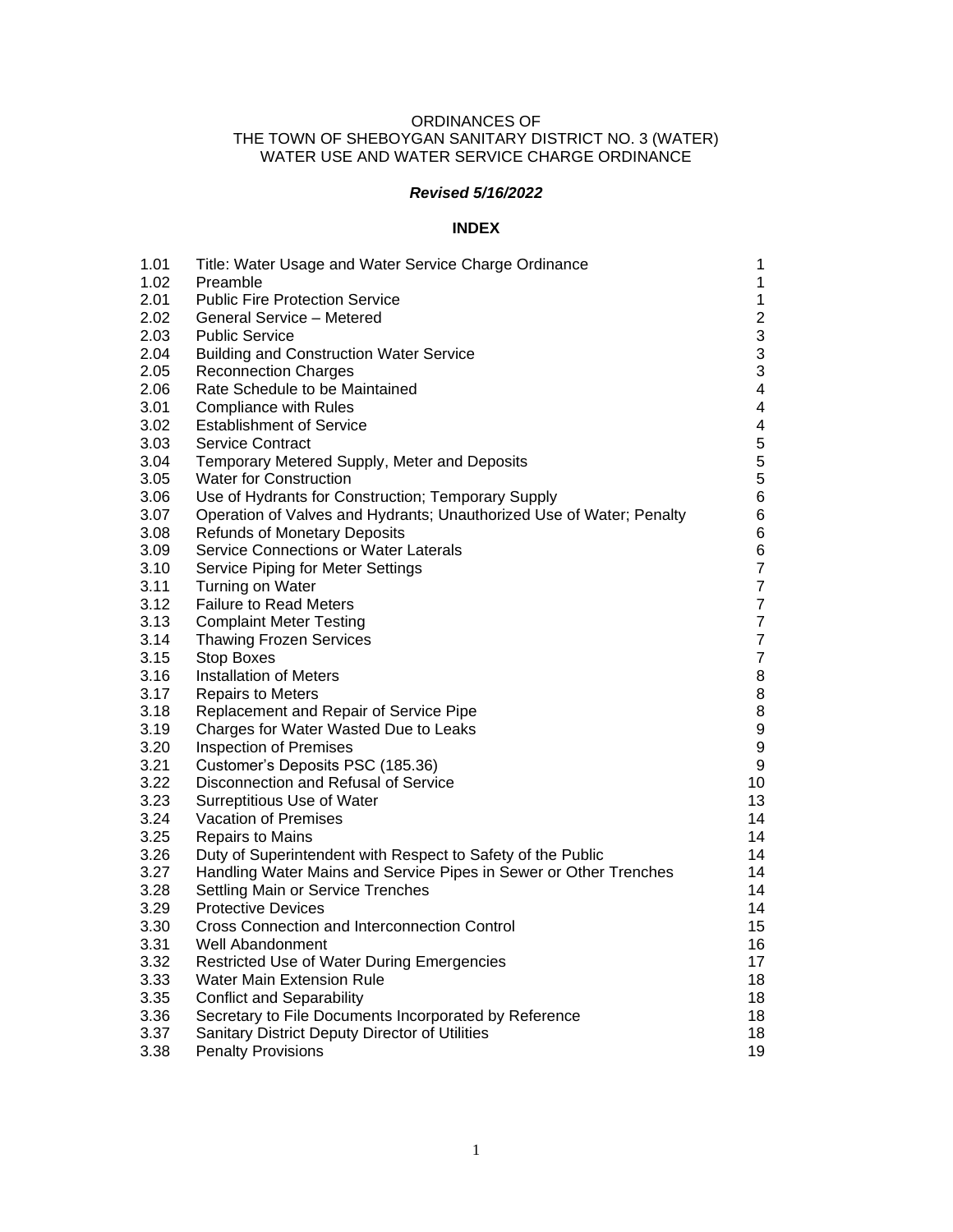# TITLE AND PREAMBLE

#### SECTION 1

1.01 TITLE: WATER USAGE AND WATER SERVICE CHARGE ORDINANCE. An ordinance regulating the use of public and private water supplies and the installation and connection of building water lines into the public water system and providing penalties for violations thereof; and levying and collection of water service charges in the Town of Sheboygan, Sanitary District No. 3-Water, County of Sheboygan, State of Wisconsin.

#### 1.02 PREAMBLE

WHEREAS: Provision has been made in the design, construction, and operation of such facilities to supply water to customers not served by public water system; and

WHEREAS: The Town of Sheboygan Sanitary District No. 3-Water the successor to the Town of Sheboygan Water Utility, has constructed a deep well to supply water to its customers, and

WHEREAS: For the proper protection of its customers, charges, rules, and regulations governing said system must be adopted.

THEREFORE, BE IT RESOLVED, ORDAINED AN ENACTED, BY THE Commissioners of the Town Sheboygan Sanitary District No. 3-Water of the State of Wisconsin, as follows:

#### SECTION 2

#### 2.01 PUBLIC FIRE-PROTECTION SERVICE

(a) For public fire-protection service to the Town of Sheboygan, the annual charge shall be \_\_\_\_\_\_\_\_\_\_\_\_\_\_\_\_\_ Dollars to cover the use of mains and hydrants up to and including the terminal hydrant and connection on each main existing upon completion of the initial water supply and distribution system authorized.

(b) For all extensions of fire-protection service, a charge of \_\_\_\_\_\_\_\_ cents per lineal foot of main shall be charged per annum on the basis of the length of main put into use between hydrants placed, plus a charge of \_\_\_\_\_\_\_ dollars per net hydrant added to the system after the base period.

(c) This service shall include the use of hydrants for fire-protection service only and such quantities of water as may be demanded for the purposes of extinguishing fires. For all other purposes, the metered or other rates set forth, or as may be filed with the Public Service Commission, shall apply.

#### 2.02 GENERAL SERVICE – METERED

(a) QUARTERLY SERVICE CHARGE:

- (1) 5/8" meter = \$23.88
- (2) 3/4" meter = \$23.88

For each additional unit of service over 4,000 gallons minimum on a meter, add \$2.44 per 1,000 gallons used to the above quarterly minimum charge.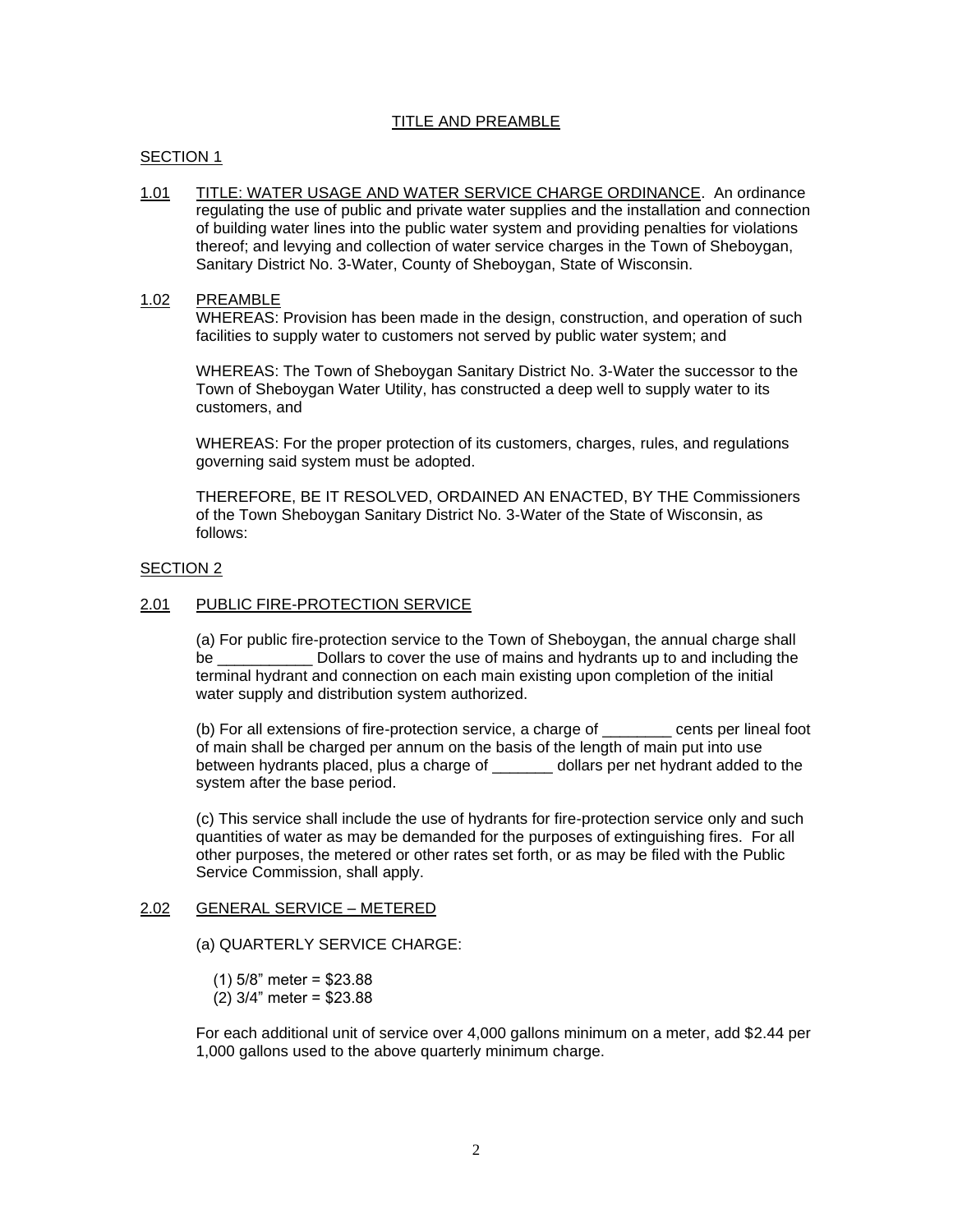# (b) VOLUME CHARGE:

First  $4,000$  gallons used each quarter = minimum charge

(c) BILLING. Bills for water usage are rendered quarterly and become due and payable twenty days after the billing date. A late payment charge of three (3%) percent, but not less than thirty (.30) cents will be added to bills not paid within twenty (20) days to issuance. This late payment charge will be applied to the total unpaid balance for water usage, including unpaid later payment charges. This late payment charge is applicable to all customers. District 3 customer may be given a written notice that the bill is overdue no sooner than twenty (20) days after the bill is issued. A fifteen-dollar charge will be made for processing checks that have been returned for insufficient funds.

(d) DISPUTED BILLS. If any bill for water usage is disputed by a customer and is not paid within said twenty (20) days following issuance of the bill, the late payment charge shall be applied only to the portion of the disputed bill later found to be correct and payable to District 3.

No late payment charge shall be waived.

#### (e) UNIT OF SERVICE

(1) A unit of service shall consist of any aggregation of residential or commercial space or area occupied for a distinct purpose such as a resident, apartment, flat, store or office, which is equipped with one or more fixtures for rendering water service, separate and distinct from other users. Each unit of service shall be regarded as one consumer and the surcharge for additional consumers on a meter assessed accordingly.

(2) Combined metering. When a consumer's premises has several buildings, each supplied with service and metered separately, the full-service charge will be billed for each meter separately and the readings will not be cumulated. If these buildings are all used in the same business and are connected by the consumer, they can be metered in one place. If District 3, for its own convenience, installs more than one meter, the readings will be cumulated for billings.

# 2.03 PUBLIC SERVICE

(a) Water supplied to municipal buildings, schools, etc., shall be metered and the regular metered service rates applied.

(b) Water used on an intermitted basis for flushing service, street sprinkling, flooding skating rinks, drinking fountains, etc., shall be metered where meters can be set to measure the usage. Where it is impossible to measure the service, the Deputy Director of Utilities, shall estimate the volume of water used based on the pressure, size of opening and period of time water is allowed to be drawn. The estimated quantity used shall be billed at the rate of \$2.44 per 1,000 gallons.

# 2.04 BUILDINGS AND CONSTRUCTION WATER SERVICE

Metered rates to be applied.

# 2.05 RECONNECTION CHARGES

(a) The minimum service contract period shall be one (1) year unless otherwise specified by special contract or in the applicable rate schedule. Where a customer at their request has been disconnected prior to expiration of the minimum contract period and the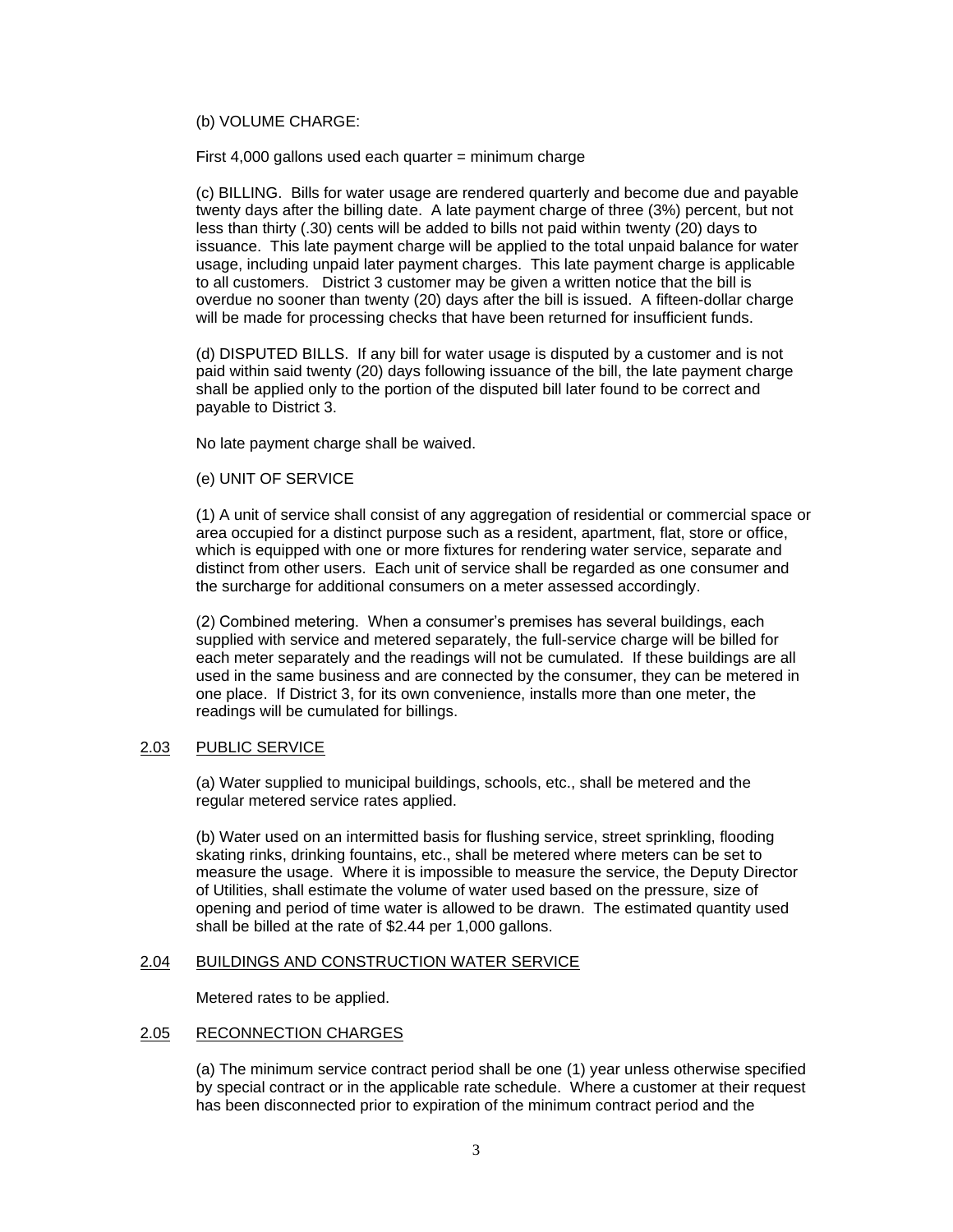account is not delinquent and where thereafter requests the reconnection of service in the same or some other location, a reconnection charge as filed with the Public Service Commission, payable in advance, shall be collected. The minimum contract period is renewed with each reconnection.

(b) A customer shall be considered as the same customer if the connection is requested for the same location by any member of the same family or if a place of business, by any partner or employee of the same business.

## 2.06 RATE SCHEDULE TO BE MAINTAINED

Sanitary District 3 shall maintain the rate schedule so that it is self-sufficient to cover actual operating and maintenance costs.

# GENERAL RULES AND REGULATIONS

#### SECTION 3

#### 3.01 COMPLIANCE WITH RULES

All persons now receiving a water supply from the Town of Sheboygan Sanitary District No. 3 Water (District 3), or who may hereafter make application, therefore, shall be considered as having agreed to be bound by the rules and regulations as filed with the Public Service Commission of Wisconsin.

#### 3.02 ESTABLISHMENT OF SERVICE

(a) Application for water service shall be made in writing. The name of the owner, the exact use to be made of the service, and the size of the supply pipe and design flows of water required in gallons per minute (GPM). Note particularly any special refrigeration and/or air conditioning water-consuming appliances.

(b) Service will be furnished only if:

(1) Premises have a frontage on a properly platted street or public strip in which a longlife water main has been laid or where property owner has agreed to and complied with the provisions of the District 3's filed main extension rule.

(2) Property owner has installed or agrees to install a service pipe, including the connection, from an existing District 3 owned water main extending thru the curb stop to the point of use, and according to District's specification, and

(3) premises have adequate piping beyond metering point.

(c) The owner of a multi-unit dwelling has the option of being served by individual metered water service to each unit, the owner, by selecting this option, is required to provide interior plumbing and meter settings to enable individual metered service to each unit and individual disconnection without affecting service to other units. Each meter and meter connection will be a separate water service customer for the purpose of the filed rules and regulations.

(d) No division of the water service of any lot or parcel of land shall be made for the extension and independent meterage of the supply to an adjoining lot or parcel of land. No division of a water supply service shall be made at the curb for separate supplies for two (2) or more separate premises having frontage on any street or public service strip whether owned by the same or different parties.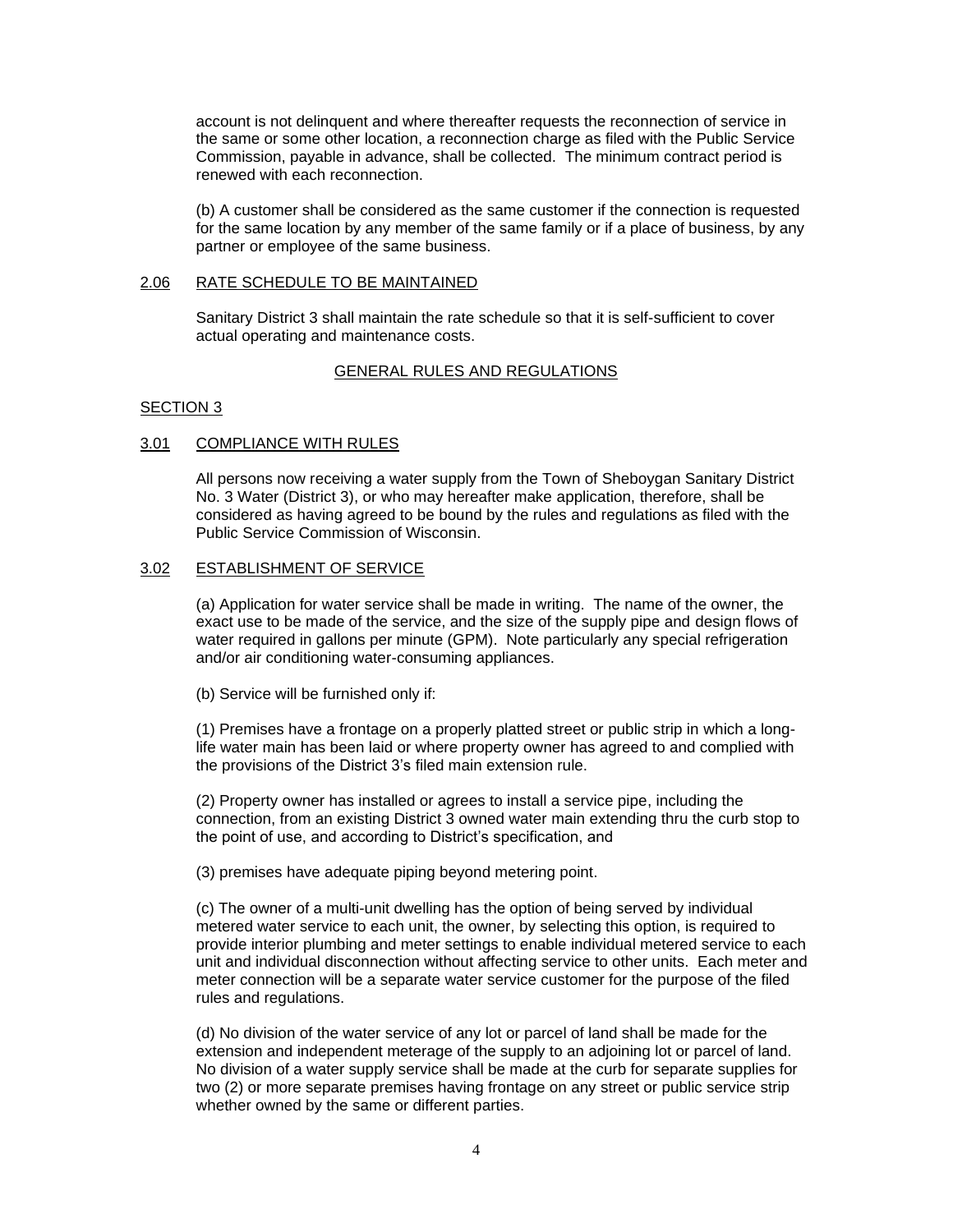(e) The District 3 Commissioners are hereby empowered to withhold approval of any application wherein full information of the purpose of such supply is not clearly indicated and set forth by the applicant property owner.

# 3.03 SERVICE CONTRACT

(a) The minimum service contract period shall be one (1) year unless otherwise specified by a special contract or in the applicable rate schedule. Where a customer, at their request, has been disconnected (meter removed) prior to expiration of the minimum contract period and their account is not delinquent, and where thereafter they request the reconnection of service in the same or other location, a reconnection charge payable in advance, shall be collected. (See Section 2.05 for applicable rate.) The minimum contract period is renewed with each reconnection.

(b) A reconnection charge shall also be required from consumers whose service is disconnected (shut off at curb stop) because of non-payments of bills when due, (not including disconnection for failure to comply with deposit or guarantee rules). (See Section 2.05 for applicable rate.)

(c) A consumer shall be considered as the same consumer provided the reconnection is requested for the same location by any member of the same family, or if a place of business, by any partner or employee of the same business.

# 3.04 TEMPORARY METERED SUPPLY, METER AND DEPOSITS

An applicant for temporary water supply on a metered basis shall make and maintain a monetary deposit of not less than seventy-five (\$75.00) dollars for each meter installed as security for payment for use of water and for such other charges which may arise from the use of the supply. The charge for setting the valve and furnishing and setting the meter will be twenty (\$20.00) dollars, so that of the seventy-five (\$75.00) dollars deposited, fifty-five (\$55.00) dollars will be available to pay for the water used at the scheduled rates. Refunds of deposits will be made upon return of the utility equipment. Damaged or lost equipment will be repaired or replaced at customer's expense.

# 3.05 WATER FOR CONSTRUCTION

(a) When water is requested for construction purposes, or for filling tanks or other such uses, an application shall be made to District 3 Clerk. Application shall be submitted to the District 3 office a minimum of three (3) business days prior to need, giving a statement of the amount of construction work to be done, or the size of the tank to be filled, estimated quantity, etc. Payment for the water for construction shall be made in advance at the scheduled rates. The service pipe must be installed inside the building from where the water must be drawn. No connection with the service pipe at the curb shall be made without special permission from the Deputy Director of Utilities.

(b) In no case will any employee of District 3 turn on water for construction work unless the contractor first obtains a permit. Upon completion of the construction work, the contractor must return the original permit to District 3, together with a statement of the actual amount of construction work performed.

(c) Consumers shall not allow contractors, masons, or other persons to take water from their premises without first showing a permit from District 3. Any consumer failing to comply with this provision will have water service discontinued.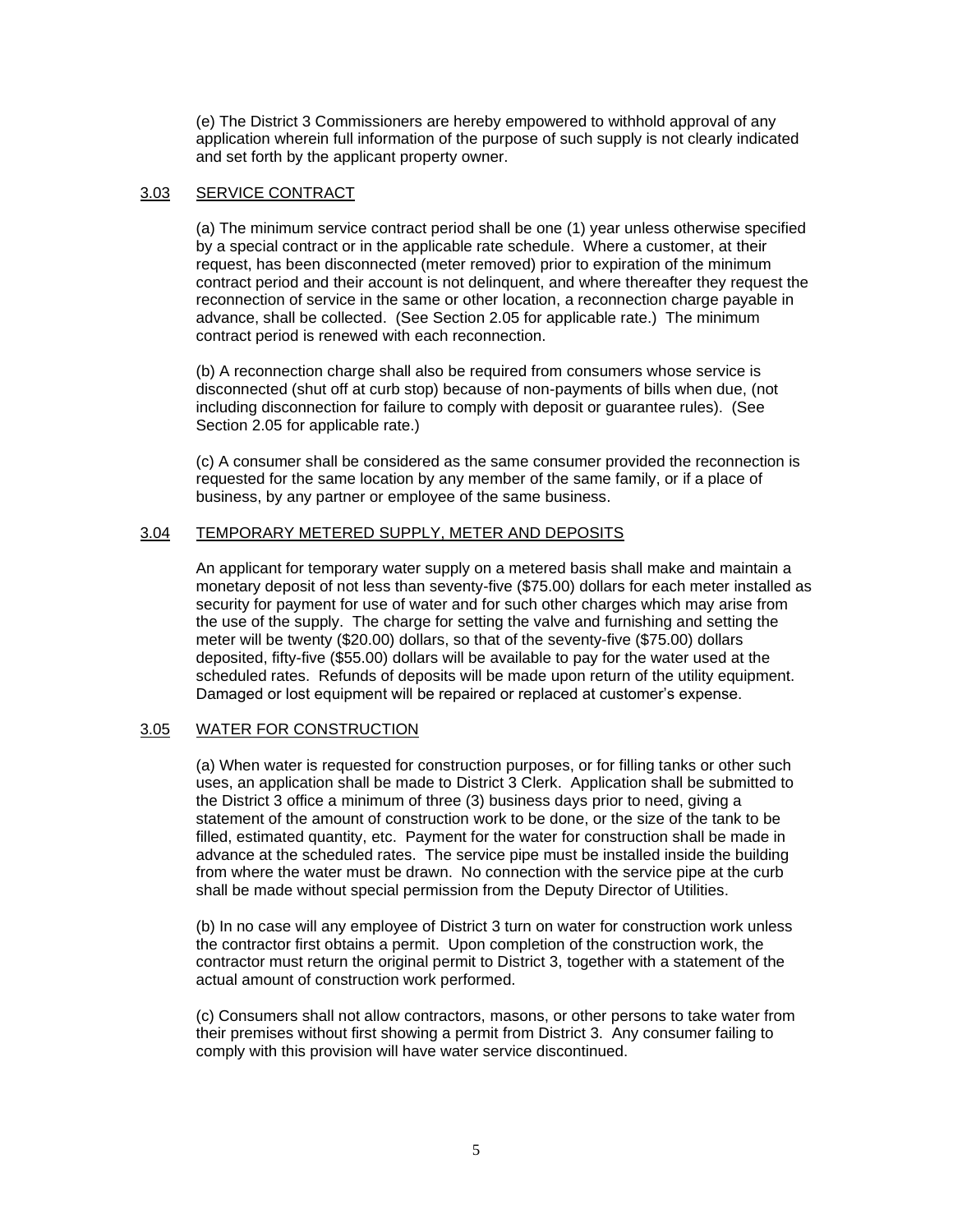# 3.06 USE OF HYDRANTS FOR CONSTRUCTION: TEMPORARY SUPPLY

(a) In cases where no other supply is available, permission may be granted by the Deputy Director of Utilities to use a hydrant. No hydrant shall be used until it is equipped with a District 3 supplied reduced pressure backflow preventer, meter, and control valve assembly.

(b) A service charge of ten dollars (\$10.00) will be made for setting the hydrant assembly or relocating it. A ten-dollar (\$10.00) deposit will be required for a hydrant wrench. In no case shall any hydrant assembly be placed or moved except by a member of District 3.

(c) The projected water usage shall be paid for in advance at the scheduled rates. The minimum charge shall be ten (\$10.00) dollars.

(d) The flow of water from a temporary supply hydrant shall be regulated by means of a District 3 provided control valve and backflow preventer assembly. It is the responsibility of the consumer to provide necessary fittings, reducers, or any other approved devices to connect to the output side of the control valve. District 3 will not be held liable for items connected to the temporary hydrant supply assembly.

# 3.07 OPERATION OF VALVES AND HYDRANTS; UNAUTHORIZED USE OF WATER; PENALTY

Any person who shall, without authority of the Deputy Director of Utilities, allow contractors, masons, or other unauthorized persons to take water from their premises, operate any valve connected with the street or supply mains, or open any fire hydrant connected with the distribution system, except for the purpose of extinguishing fire, or who shall want only damage or impair the same shall be subject to a fine as provided by this Ordinance. Permit for the use of hydrants apply only to such hydrants as are designated for the specific use.

# 3.08 REFUNDS OF MONETARY DEPOSITS

All monies deposited as security for payment of charges arising from the use of temporary water supply on a metered basis will be refunded to the depositor on the termination of the use of water, the payment of all charges levied against the depositor, and the return of the hydrant wrench, if applicable.

# 3.09 SERVICE CONNECTIONS OR WATER SERVICE LATERALS

(a) No water service shall be laid through any trench having cinders, rubbish, rock or gravel fill, or any other materials which may cause injury to or disintegration of the service pipe, unless adequate means of protection are provided by sand filling, or such other insulation as may be approved by the Deputy Director of Utilities. Service pipes passing through curb or retaining walls shall be adequately safeguarded by provision of a channel space or pipe casting, not less than twice the diameter of the service connection. The space between the service pipe and channel or pipe casing shall be filled and lightly caulked with oakum, mastic cement, or other resilient material, and made impervious to moisture.

(b) In back filling the pipe trench, the service pipe must be protected against damage by carefully hand tamping the ground filling, free from hard lumps, rocks, stones, or other injurious material, around and at least six (6) inches over the pipe.

(c) All water supplies shall be of undiminished size from the street main to the point of meter placement. Beyond the meter outlet valve the piping shall be sized and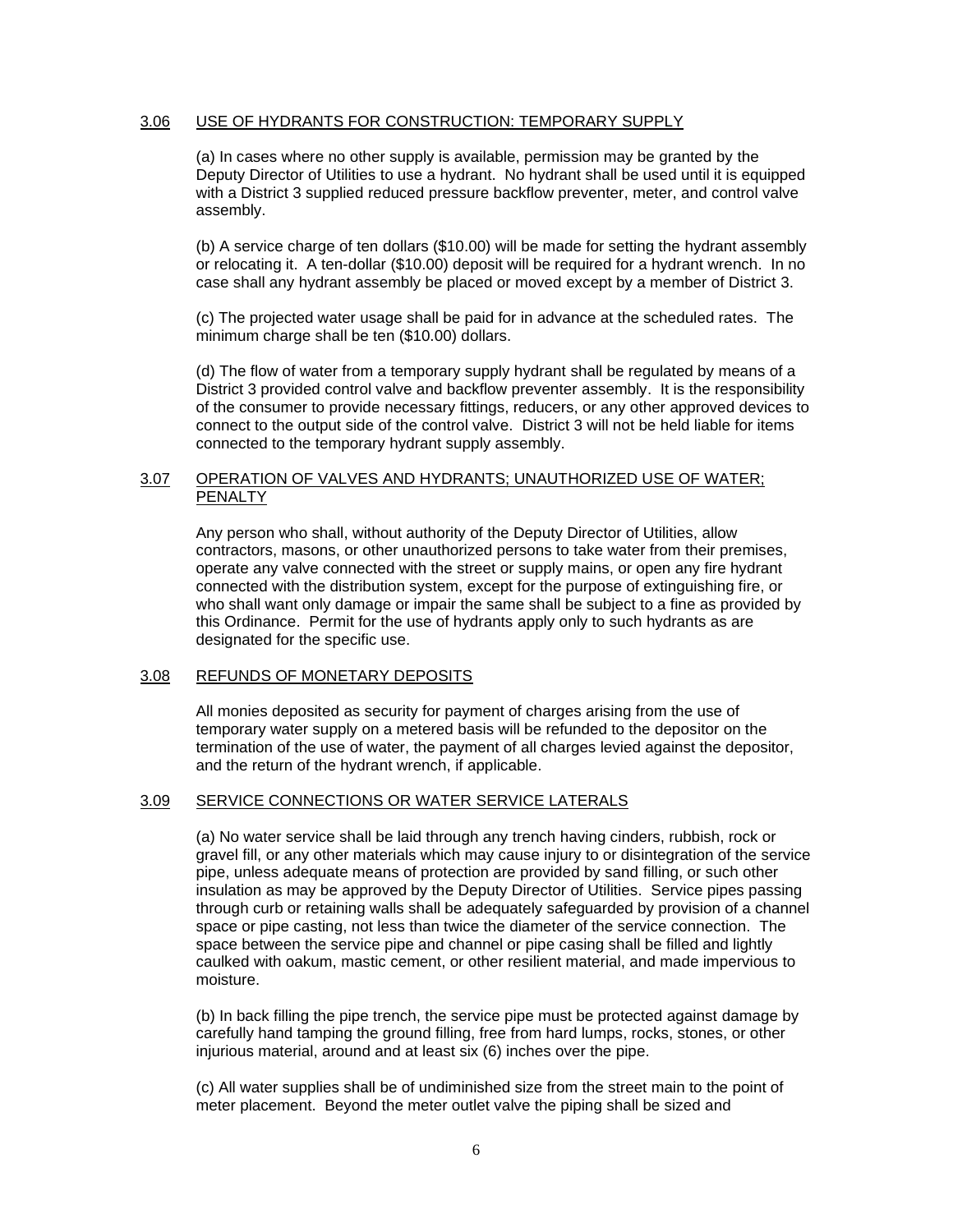proportioned to provide, on all floors, at all times, an equitable distribution of water supply for the greatest probable number of fixtures of appliances operating simultaneously. All such service shall comply with the provisions of the State Plumbing Code and shall be inspected by the Deputy Director of Utilities.

# 3.10 SERVICE PIPING FOR METER SETTINGS

(a) In cases where a new customer whose service is to be metered installs the original service piping or where an existing metered customer changes the service piping for their own convenience, or where an existing flat rate customer requests to be metered, the customer shall, at their expense, provide an acceptable location and a meter yoke(horn) for the meter. The Deputy Director of Utilities should be consulted as to the type and size of meter and setting. Meter settings shall be installed per District 3 meter setting specifications. Refer to Meter Setting Specifications.

(b) No permit will be given to change from metered to flat rate service.

# 3.11 TURNING ON WATER

The water cannot be turned on for a consumer except by a duly authorized employee of the District 3. When a plumber has completed a job, the plumber must leave the water turned off. This does not prevent from testing work. It is the responsibility of the consumer or their contractors to protect the curb stop. District 3 staff shall not be responsible to locate, expose, adjust, or repair damaged curb stops or boxes.

# 3.12 FAILURE TO READ METERS

(a) Where District 3 is unable to read a meter after two (2) successive attempts, the fact will be plainly indicated on the bill, and either an estimated bill will be computed, or the minimum charge applied. The difference shall be adjusted when the meter is again read, that is, the bill for the succeeding quarter will be computed with the gallons or cubic feet in each block of the rate schedule double and credit will be given on that bill for the amount of the minimum bill paid the preceding month. Only in unusual cases or where approval is obtained from the customer shall more than two (2) consecutive estimated bills be rendered.

(b) If the meter is damaged (see Surreptitious Use of Water) or fails to operate, the bill will be based on the average use during the past year unless there is some reason why the use is not normal. If the average use cannot be properly employed, the bill will be estimated by some equitable method.

# 3.13 COMPLAINT METER TESTING

See Wis. Adm. Code Section PSC 185.77.

# 3.14 THAWING FROZEN SERVICES

See Wis. Adm. Code Section PSC 185.88.

# 3.15 STOP BOXES

The consumer shall protect the water service stop box in the terrace and shall keep the same free from dirt and other obstructions. District 3 shall not be liable for failure to locate stop box and shut off the water in case of a leak on the consumer's premises.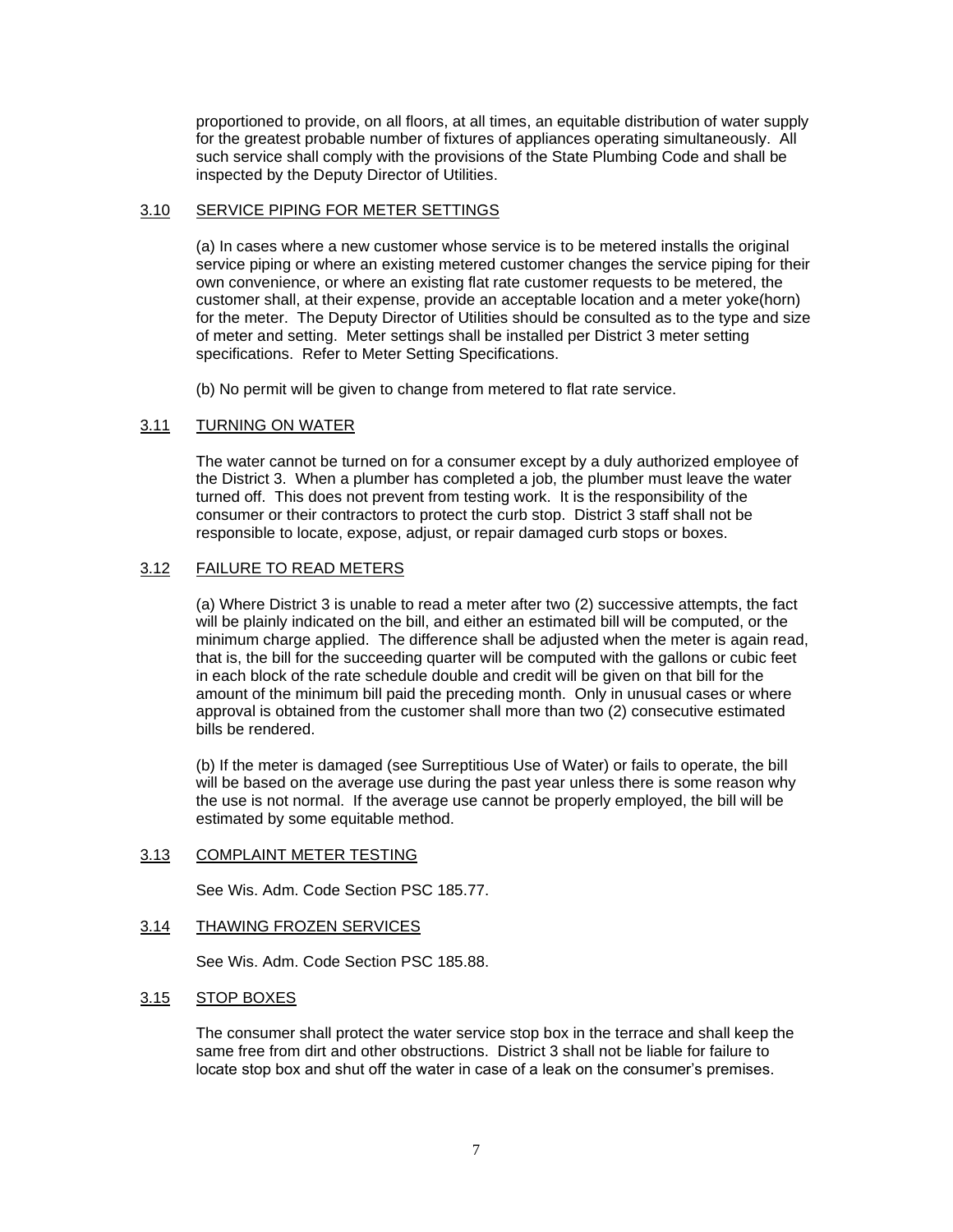# 3.16 INSTALLATION OF METERS

Meters will be furnished and installed by District 3 staff and are not to be disconnected or tampered with by the consumer or their plumber. All meters shall be protected from obstructions and permit ready access thereto for reading, inspection and servicing, such location to be designated or approved by the plumbing inspector. All plumbing materials within the building, including the meter yoke(horn), must be supplied, and maintained by the consumer. Where additional meters are desired by the consumer, the customer shall pay for all piping and an additional amount sufficient to cover the cost of maintenance and depreciation, but not less than twenty-five (.25) cents per month.

# 3.17 REPAIRS TO METERS

(a) Meters will be repaired by District 3 and the cost of such repairs caused by ordinary wear and tear will be borne by District 3.

(b) Repair of any damage to a meter resulting from the carelessness of the owner of the premises, their agent, or tenant, or from the negligence of any one of them to properly secure and protect same, including any damage that may result from allowing a water meter to become frozen or to be damaged from the presence of hot water or steam in the meter, shall be paid for by the consumer or the owner of the premises.

(c) If estimated material and labor costs to repair and test a meter, described in (b), exceed the cost to replace, the meter will be replaced at the expense of the consumer.

# 3.18 REPLACEMENT AND REPAIR OF SERVICE PIPE

#### (a) Installation

Subdivision developers shall be responsible for the water service lateral installation costs from the main through the curb stop and box. In the event water service laterals are being installed as part of an assessable utility (water) main extension by District 3, then the actual average water lateral installation costs from the main through the curb stop and box shall be included in the assessment of the appropriate properties. District 3 shall install initial water service laterals not installed as part of a subdivision development or an assessable utility (water) main extension, from the main through the curb stop and box, and the property owner shall be responsible for the actual cost of installation. It is the responsibility of the developer and their contractors to set the top of the curb stop box to be flush to top of final grade, by means approved by District 3.

#### (b) Maintenance

District 3 shall be responsible for the maintenance of the service lateral from the main through the curb stop. The property owner shall maintain the service lateral from the curb stop to the point of use within the building.

#### (c) Inspection

No water service lateral shall be laid and no opening into or connection with a water main shall be made, re-laid, replaced or repaired, without a District 3 Plumbing Permit and without inspection and approval by the Deputy Director of Utilities or their appointed representative.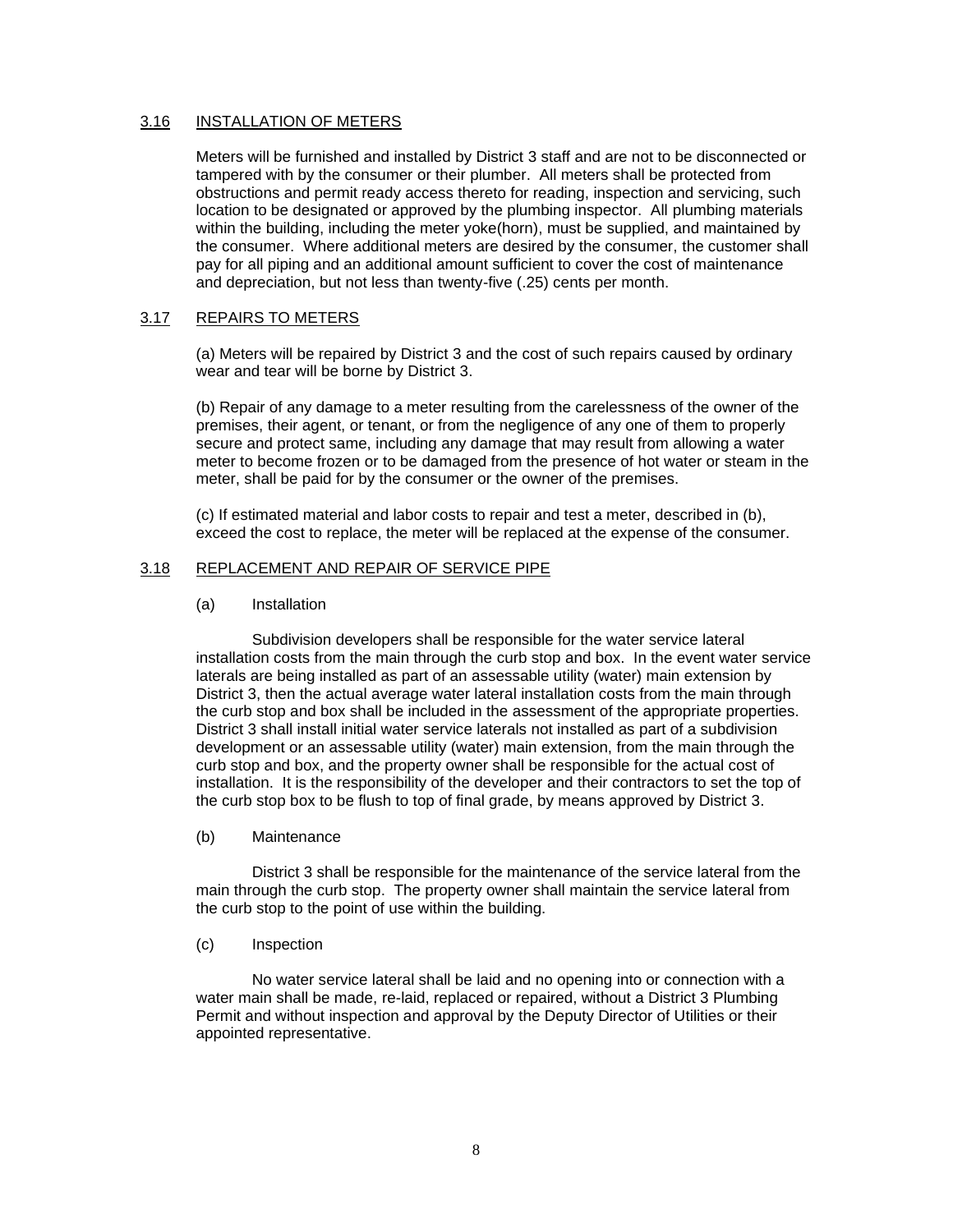#### (d) Compliance

All water laterals shall comply with the provisions of the State Plumbing Code. Once the water service lateral and curb stop have been installed, service laterals cannot be relocated without approval by District 3.

#### 3.19 CHARGES FOR WATER WASTED DUE TO LEAKS

See Wis. Adm. Code Section PSC 185.35 (6).

#### 3.20 INSPECTION OF PREMISES

During reasonable hours any Commissioner or authorized employee of District 3 shall have the right of access to the premises supplied with service, for the purpose of inspection or for the enforcement of the District's rules and regulations. At least once every twelve (12) months the District 3 will make a systematic inspection of all unmetered water taps for the purpose of checking waste and unnecessary use of water.

#### 3.21 CUSTOMER'S DEPOSITS PSC (185.36)

(a) NEW RESIDENTIAL SERVICE. District 3 may require a cash deposit or other guarantee as a condition of new residential service if, and only if, the customer has an outstanding account balance with District 3 which accrued within the last (6) years, and which at the time of the request for new service remains outstanding and not in dispute.

(b) EXISTING RESIDENTIAL SERVICE. District 3 may require a cash deposit or other guarantee as a condition of continued service if, and only if, either or both the following circumstances apply:

(1) Service has been shut off or discontinued within the last twelve (12) months for violation of these rules and regulations or for nonpayment of a delinquent bill for usage which is not in dispute.

(2) Credit information obtained by District 3 subsequent to the initial application indicates that the initial application for service was falsified or incomplete to the extent that a deposit would be required under these rules and regulations.

(c) COMMERCIAL AND INDUSTRIAL SERVICE. If the credit for an applicant for commercial or industrial service has not been established to the satisfaction of District 3, the applicant may be required to provide a deposit, prior to serves rendered.

(d) CONDITIONS OF DEPOSIT. See Wis. Adm. Code Section PSC 185.36(3).

(e) REFUND OF DEPOSITS. District 3 shall review the payment record of each residential customer with a deposit on file at not less than twelve (12) month intervals and shall not require or continue to require a deposit unless a deposit could be required under the conditions stated above. In the case of a commercial or industrial customer District 3 shall refund the deposit after twenty-four (24) consecutive months of prompt payment if the customer's credit standing is satisfactory to District 3. Payment shall be considered "prompt" if it is made prior to notice of disconnection for nonpayment of a bill not in dispute. Any deposit or portion thereof refunded to a customer and District 3 agree to credit the regular bill or unless service is terminated, in which case the deposit with accrued interest shall be applied to the final bill and any balance returned to the customer promptly.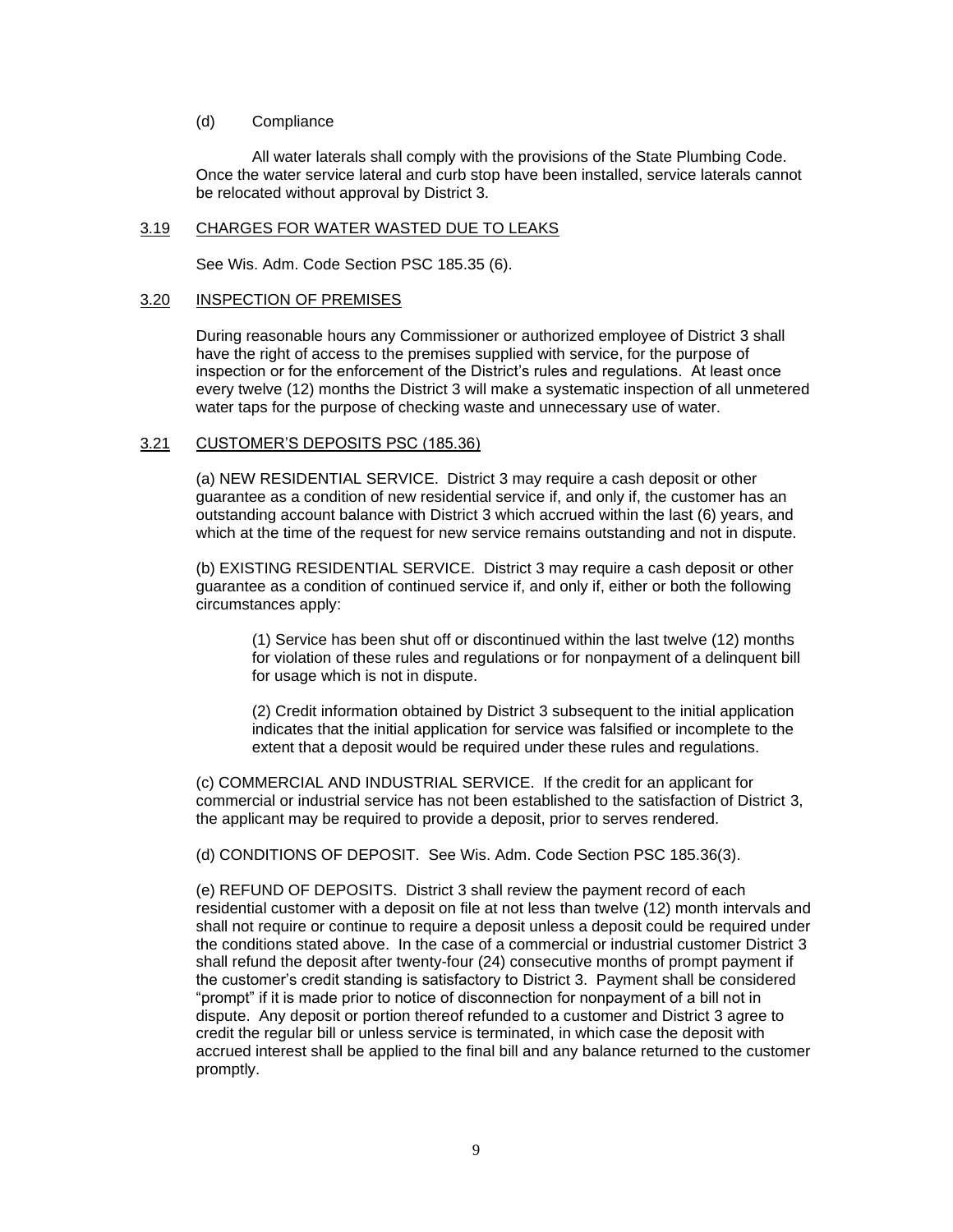(f) OTHER CONDITIONS. A new or additional deposit may be required upon reasonable written notice of the need therefore is such new or additional deposit could have been required under the circumstances when the initial deposit was made. Service may be refused or disconnected for failure to pay a deposit request as provided in the rules. When a service has been disconnected for failure to make a deposit, or for failure to pay a delinquent bill, or for failure to comply with the terms of a Deferred Payment Agreement, and satisfactory arrangements have been made to have service restored, a reconnection charge as specified elsewhere in these rules, shall be paid by the customer as a condition to restoration of service.

#### 3.22 DISCONNECTION AND REFUSAL OF SERVICE

(a) REASONS FOR DISCONNECTION. Service may be disconnected or refused for any of the following reasons:

(1) Failure to pay a delinquent account or failure to comply with the terms of a Deferred Payment Agreement.

(2) Violation of District 3 rules and regulations pertaining to the use of service in a manner which interferes with the service of other or to the operation of nonstandard equipment if the customer has first been notified and provided with reasonable opportunity to remedy the situation.

(3) Failure to comply with deposit or guarantee arrangements as provided for in these rules and regulations.

(4) Diversion of service around the meter.

(5) Refusal or failure to permit authorized District 3 personnel to read the meter at least once every six (6) months. Said period commences to run with the date of the last meter reading.

# (b) DISCONNECTION FOR DELINQUENT ACCOUNTS

(1) If charges under this ordinance are not paid as required, District 3 may issue a disconnect service notice by first class mail or personal service to the customer at least eight (8) calendar days prior to the first date of the proposed disconnection. For the purposes of this rule, the due date shall not be less than twenty (20) days after issuance of bill. If billing address is different from service address, notice shall be posted in each individual dwelling unit of the service address not less than five (5) days before disconnection. If access is not possible, this notice shall be posted, at a minimum, to all entrances to the building and in the lobby.

If disconnection is not accomplished on or before the fifteenth  $(15<sup>th</sup>)$  day after the first notice date, a subsequent notice shall be left on the premises no less than twenty-four (24) hours nor more than forty-eight (48) hours prior to disconnection.

Disconnection shall comply with Chapter PSC 185, Wisconsin Administrative Code.

(2) District 3 may disconnect without notice where a dangerous condition exists for as long as the condition exists. Service may be denied to a customer for failure to comply with the applicable requirements of the rules and regulations of the Public Service Commission or of these rules and regulations, or if a dangerous or unsafe conditions exist on the customer's premises.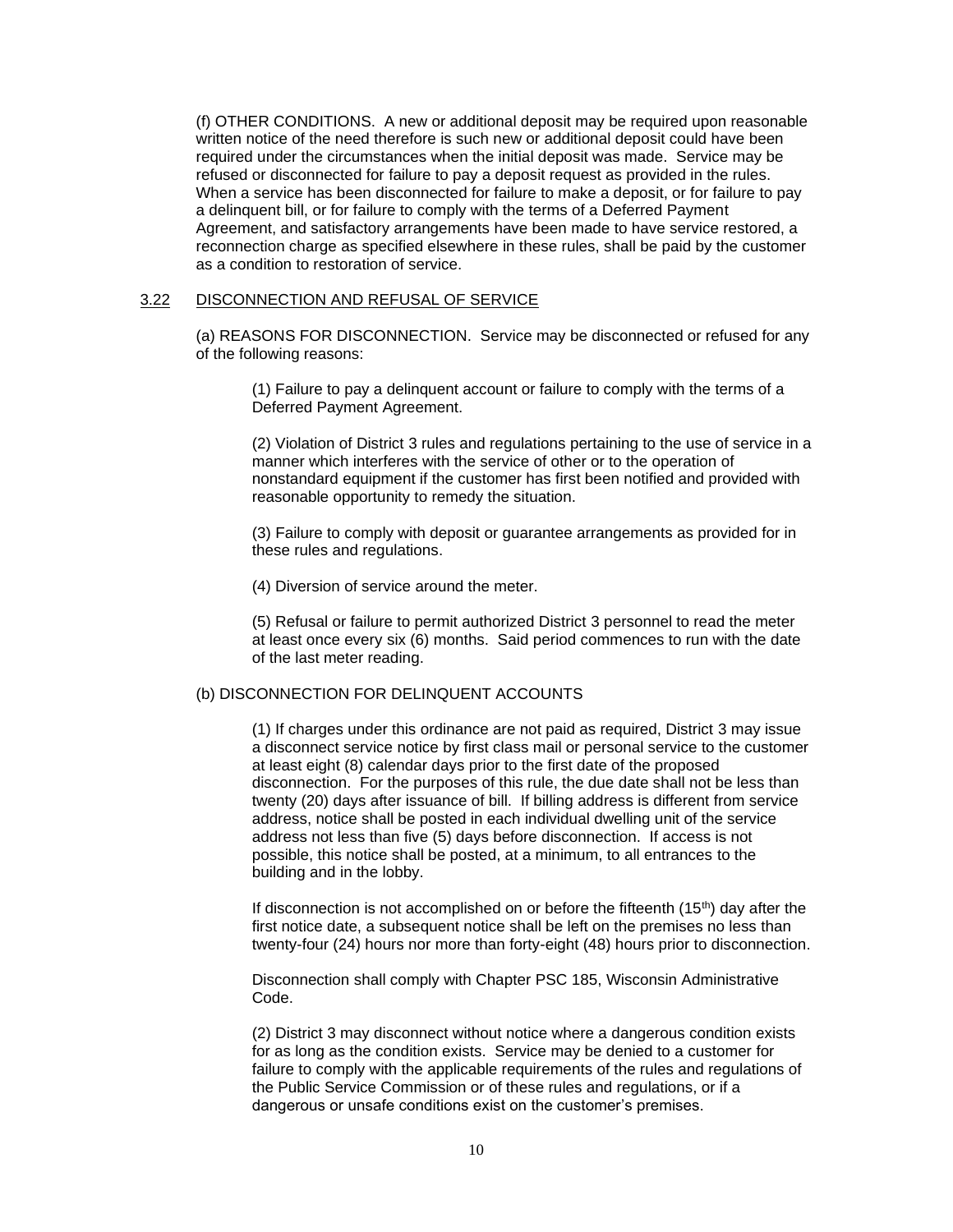(3) District 3 shall notify the County Department of Health and Social Services at least five (5) calendar days prior to any scheduled disconnection of residential service if the customer or responsible person has made a written request for this procedure. District 3 shall apprise customers of this right upon application for service. If service to a residential customer which has been disconnected has not been restored within twenty-four (24) hours after disconnection, District 3 shall notify the appropriate County Sheriff's Department of the billing name and service address and that a threat to health and life might exist to persons occupying the premises.

# (c) DEFFERED PAYMENT AGREEMENT

(1) District 3 shall offer Deferred Payment Agreements to residential customers. The Deferred Payment Agreement shall provide that service will not be discontinued for the outstanding bill if the customer pays a stated reasonable amount of the outstanding bill and agrees to pay a stated reasonable portion of the remaining outstanding balance in installments until the bill is paid. In determining what amounts are "reasonable", the parties shall consider the:

- a. Size of the delinquent account.
- b. Customer's ability to pay.
- c. Customer's payment history.
- d. Time that the debt has been outstanding.
- e. Reasons why the debt has been outstanding.
- f. Any other relevant factors concerning the circumstance of the customer.

(2) In the Deferred Payment Agreement, it shall state immediately preceding the space provided for the customer's signature and in boldface print at least two (2) sizes larger than any other used thereon, the following:

### **"IF YOU ARE NOT SATISFIED WITH THIS AGREEMENT, DO NOT SIGN. IF YOU DO SIGN THIS AGREEMENT YOU GIVE UP YOUR RIGHT TO DISPUTE THE AMOUNT DUE UNDER THE AGREEMENT EXCEPT FOR THE UTILITY'S FAILURE OR REFUSAL TO FOLLOW THE TERMS OF THIS AGREEMENT."**

(3) A Deferred Payment Agreement shall not include a finance charge.

(4) If an applicant for service has not fulfilled the terms of a Deferred Payment Agreement, the utility shall have the right to disconnect service or refuse service in accordance with these rules and under such circumstance, it shall not be required to offer subsequent negotiation of a Deferred Payment Agreement prior to disconnection.

(5) Any payments made by the customer in compliance with a Deferred Payment Agreement, or otherwise, shall be first considered made in payment of the previous balance with any remainder credited to the current bill.

### (d) DISPUTE PROCEDURES (PSC 185.39)

(1) Whenever the customer advises District 3's Clerk prior to the disconnection of service that all or part of any billing as rendered is in dispute, or that any matter relating to the disconnection is in dispute, District 3 shall investigate the dispute promptly and completely, advise the customer of the results of the investigation, attempt to resolve the dispute, and provide the opportunity for the customer to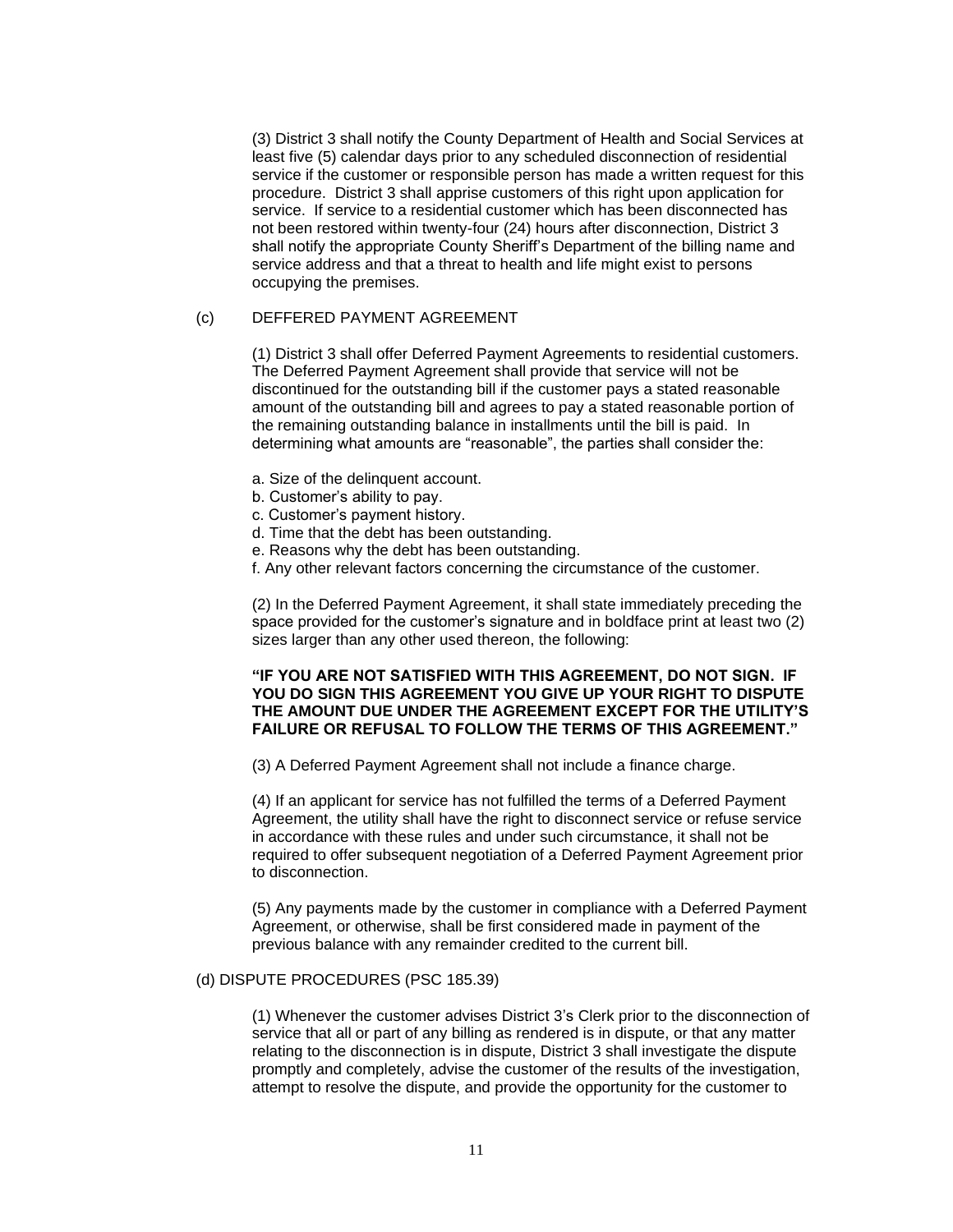enter into a Deferred Payment Agreement when applicable in order to settle the dispute.

(2) After the customer has pursued the available remedies with District 3, they may request that the Public Service Commission's staff informally review the disputed issue and recommend terms of settlement.

(3) Any party to the dispute after informal review may make a written request for a formal review by the Commission. Said request must be made in writing to the Commission within five (5) days of the date that the terms of the informal review are communicated to the parties. If the Commission decides to conduct a formal hearing on the dispute, the customer must pay fifty (50%) percent of the bill in dispute or post a bond for that amount on or before the hearing date. Failure to pay the amount or post the bond will constitute a waiver of the right to a hearing. Service shall not be disconnected because of any disputed matter while the disputed matter is being pursued under the dispute procedure. In no way does this relieve the customer from the obligation of paying charges which are not disputed.

(4) The form of disconnection notice to be used is as follows:

# DISCONNECTION NOTICE

Dear Customer:

The bill enclosed with this notice includes your current charge for water usage and your previous unpaid balance.

#### **You have 8 days to pay the water usage arrears or your service is subject to disconnection.**

If you fail to pay usage arrears or fail to contact us within the 8 (eight) days to make reasonable time payment arrangements, we will proceed with disconnection action.

To avoid the inconvenience of service interruption and additional charge of (amount) reconnection, **we urge you to pay the full arrears IMMEDIATELY AT OUR OFFICE**.

If you have entered into a Deferred Payment Agreement with us and have failed to make the time payment you agreed to, your service will be subject to disconnection unless you pay the amount due within 8 (eight) days.

If you have a reason for delaying the payment, call us and explain the situation.

#### **PLEASE CALL THIS TELEPHONE NUMBER 920-451-2320, IMMEDIATELY IF:**

1. You have a question about your utility service arrears.

2. You are unable to pay the full amount of the bill and are willing to enter into a time payment agreement with us.

3. There are any circumstances you think should be taken into consideration before service is discontinued.

4. Any resident is seriously ill.

Illness Provision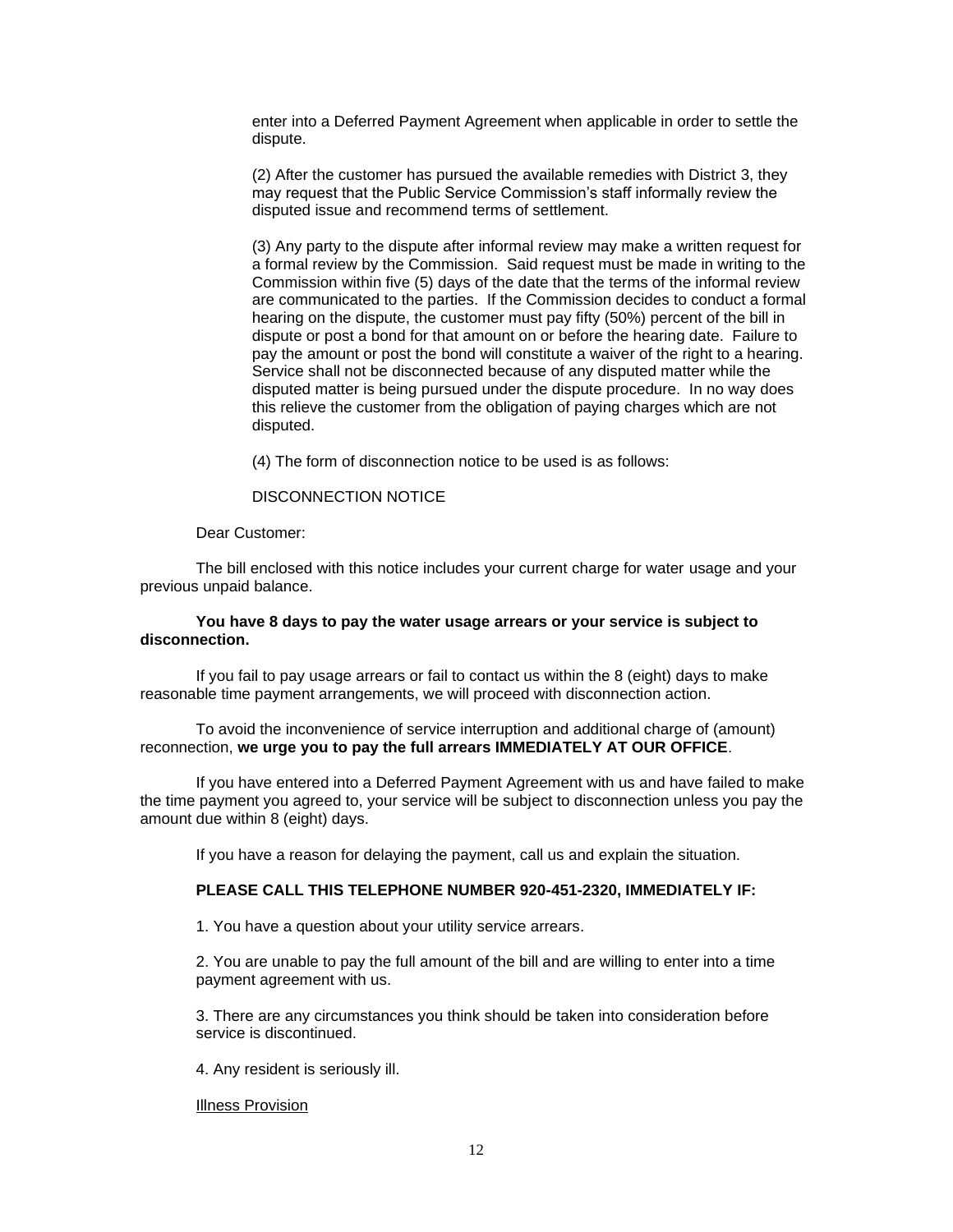If there is an existing medical emergency in your home and you furnish District 3 with a statement signed by either a licensed Wisconsin physician, or a public health official, we will delay disconnection of service up to 21 days. The statement must identify the medical emergency and specify the period of time during which disconnection will aggravate the existing emergency.

#### Deferred Payment Agreements

If, for some reason, you are unable to pay the full amount of the water service arrears of your bill, you may contact District 3 to discuss arrangements to pay the arrears over an extended period of time.

This time payment agreement will require:

1. Payment of a reasonable amount at the time the agreement is made.

2. Payment of the remainder of the outstanding balance in monthly installments over a reasonable length of time.

3. Payment of all future service bills in full by the due date.

In any situation where you are unable to resolve billing disputes or disputes about the ground for proposed disconnection through contacts with our utility, you may make an appeal to the Wisconsin Public Service Commission, Madison, Wisconsin.

(5) In the event District 3 is not able to collect any bill for water service even though Deposit and Guarantee Rules are on file, the bill may be put upon the tax roll as provided in Section 66.0701, Wisconsin Statutes.

# 3.23 SURREPTITIOUS USE OF WATER

(a) When District 3 has reasonable evidence that a consumer is obtaining their supply of water, in whole or in part, by means of devices or methods used to stop or interfere with the proper metering of the water service being delivered to their equipment, District 3 reserves the right to estimate and present immediately a bill for service unmetered as a result of such interference and such bill shall be payable subject to a twenty-four (24) hour disconnection of service. When District 3 disconnected the consumer for any such reason, District 3 will reconnect the consumer upon the following conditions:

(1) The consumer will be required to deposit with District 3 an amount sufficient to guarantee the payment of the consumer's bills for water service to District 3.

(2) The Consumer will be required to pay District 3 for all damages to its equipment on the consumer's premises due to such stoppage or interference with its metering.

(3) The consumer must further agree to comply with reasonable requirements to protect District 3 against further losses.

(b) Sections 98.26 and 943.20, Wisconsin Statutes, as relating to water service, are hereby adopted and made a part of these rules.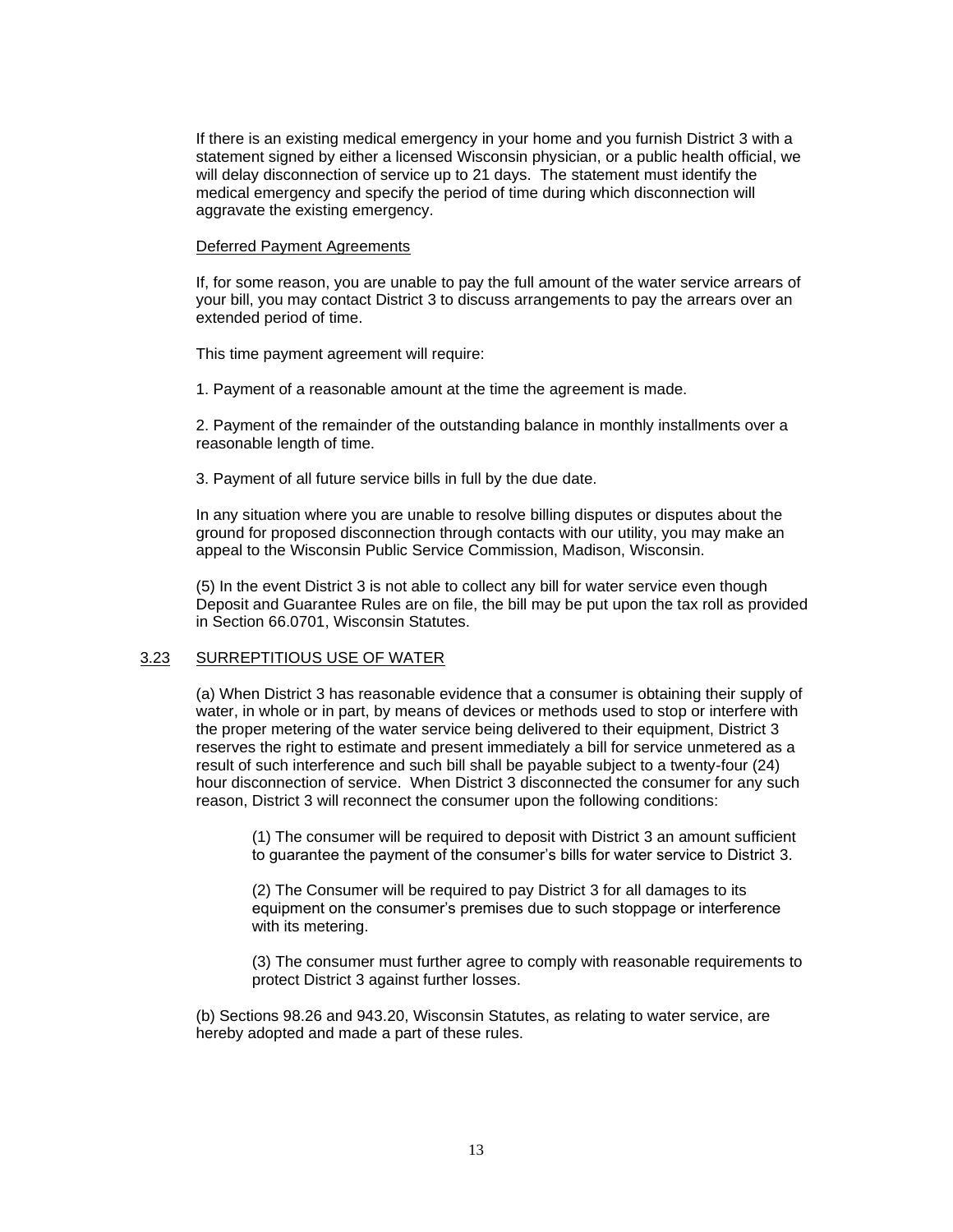# 3.24 VACATION OF PREMISES

When premises are to be vacated, the owner or licensed plumber shall obtain a permit from District 3 Clerk to schedule District 3 staff to remove the meter and reader and shut off the supply at the curb stop. The owner of the premises shall be liable to prosecution for any damage to the property of District 3 by reason of failure to notify District 3 of vacancy.

# 3.25 REPAIRS TO MAINS

District 3 reserves the right to shut off the water in the mains temporarily, to make repairs, alterations or additions to the plant or system. When the circumstances permit, District 3 will give notice, by newspaper publication or otherwise, of the discontinuance of the supply. No rebate will be allowed to discontinuance of the supply. No rebate will be allowed to consumers for such temporary suspension of supply.

# 3.26 DUTY OF SANITARY DISTRICT WITH RESPECT TO SAFETY OF THE PUBLIC

It shall be the duty of District 3 to see that all open ditches for water mains, hydrants and service pipes are properly guarded to prevent accident to any person or vehicle and at night there shall be displayed amber signal light in such manner as will, so far as possible, ensure the safety of the public.

# 3.27 HANDLING WATER MAIN AND SERVICE PIPES IN SEWER OR OTHER TRENCHES

(a) Where excavating machines are used in digging sewers, all water mains shall be maintained at the expense of the contractor.

(b) Contractors must ascertain for themselves the existence and location of all service pipes. Where they are removed, cut, or damaged in the construction of a sewer, the contractor must at their own expense cause them to be replaced or repaired at once. They shall not shut off the water service pipes from any consumer for a period exceeding six (6) hours.

# 3.28 SETTLING MAIN OR SERVICE TRENCHES

Trenches in unpaved streets shall be refilled with moist, damp earth, or by means of water tamping. When water tamping is used, the water shall be turned into the trench after the first twelve (12) inches of backfill has been placed and then the trench shall be kept flooded until the remainder of the backfill has been put in.

# 3.29 PROTECTIVE DEVICES

(a) PROTECTIVE DEVICES IN GENERAL. The owner or occupant of every premise receiving water service shall apply and maintain suitable means of protection of the premise supply, and all appliances thereof, against damage arising in any manner from the use of the water supply, variation of water pressure, or any interruption of water supply. Particularly, such owner or occupant must protect water-cooled compressor for refrigeration systems by means of high-pressure safety cutout devices. There shall likewise by provided means for the prevention of the transmission of water ram or noise of operation of any valve or appliance through the piping of their own or adjacent premises.

(b) RELIEF VALVES. On all "closed systems" (i.e., systems having a check valve pressure regulator, or reducing valve, water filter or softener) and effective pressure relief valve shall be installed either in the top tapping or the upper side tapping of the hot water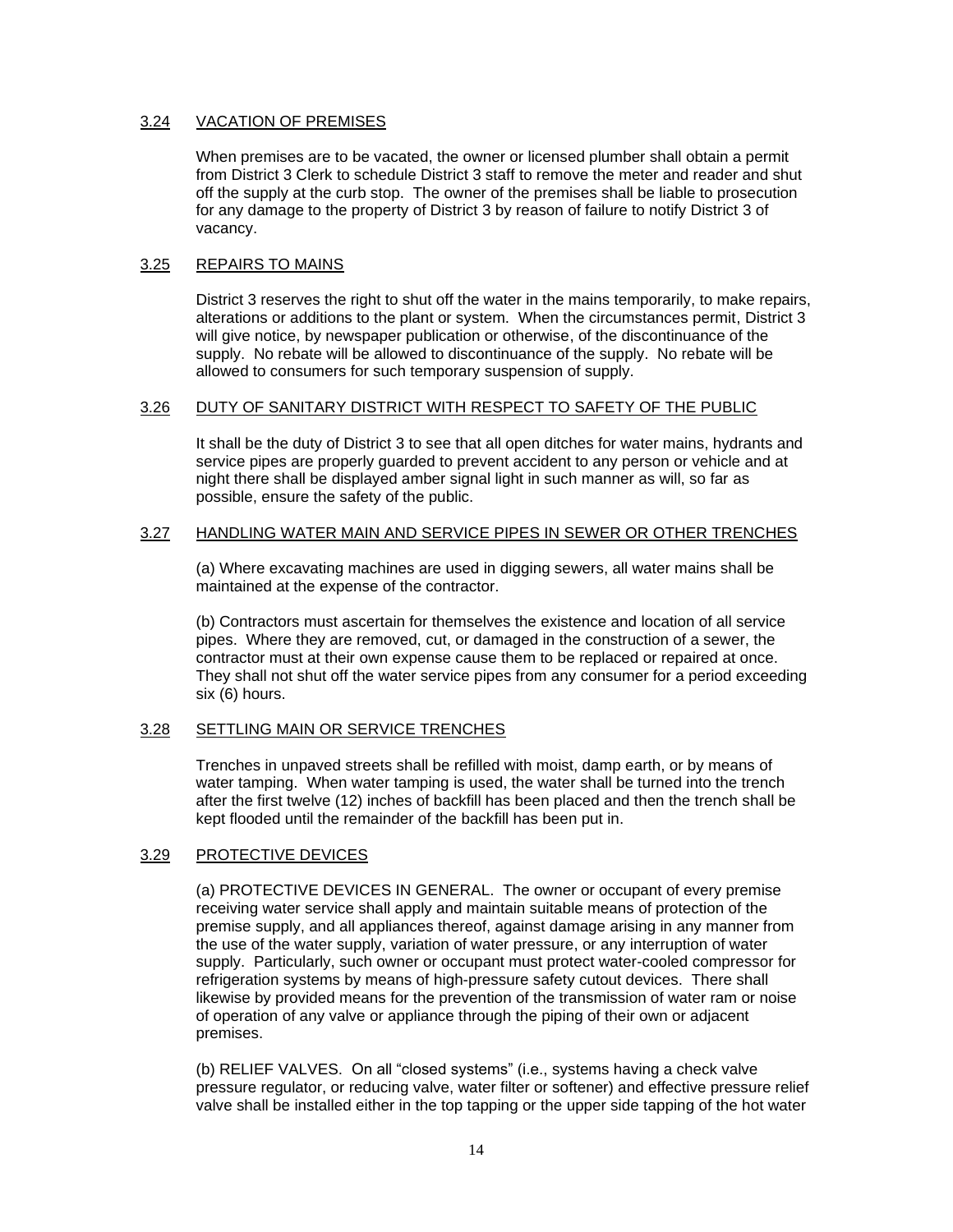tank, or on the hot water distributing pipe connection at the tank. No stop valve shall be placed between the hot water tank and the relief valve or on the drainpipe.

### 3.30 CROSS CONNECTION AND INTERCONNECTION CONTROL

(a)DEFINITION. A cross connection is defined as any connection or potential connection between any part of a water supply system and other another environment containing substances in a manner that, under any circumstances, would allow the substances to enter the water supply system by means of back siphonage or back pressure.

An interconnection is any physical connection or arrangement between two otherwise separate systems, one of which contains potable water from District 3's water system, and the other of which contains water from a private source, water of unknown or questionable safety, or steam, gases, or chemicals, whereby there may be a flow from one system to the other, with the direction of flow depending on the pressure differential between the two systems.

(b) INTERCONNECTIONS PROHIBITED. No person, firm or corporation may establish or maintain or permit to be established or maintained any interconnection between District 3's water systems and any private well or other water source.

(c) INSPECTION. District 3 may inspect, or arrange for an inspection of, property served by the public water system for cross connections. As an alternative, District 3 may require a person, firm, or corporation who owns, leases, or occupies property to have their plumbing inspected, at their own expense by a State of Wisconsin Certified Cross Connection Inspector/Surveyor. The frequency of inspections shall be established by District 3 in accordance with Wisconsin Administrative Code Section NR 810.15. Any unprotected cross connections identified by the inspection shall be promptly corrected. Failure to promptly correct an unprotected cross connection shall be sufficient cause for District 3 to discontinue water service to the property, as provided under paragraph (f) of this ordinance.

(d) RIGHT TO ENTRY. Upon presentation of credentials, a representative of District 3 shall have the right to request entry, at any reasonable time, to a property served by a connection to the public water system of District 3 for the purpose of inspecting the property for cross connections. Refusing entry to such representative shall be sufficient cause for District 3 to discontinue water service to the property, as provided under paragraph (f) of this ordinance. If entry is refused, a special inspection warrant under Section 66.0119 of the Wisconsin Statutes may be obtained.

(e) PROVISION OF REQUESTED INFORMATION. District 3 may request an owner, lessee, or occupant of property served by a connection to the public water system to furnish District 3 with pertinent information regarding the piping systems on the property. Refusing to provide requested information shall be sufficient cause for District 3 to discontinue water service to the property, as provided under paragraph (f) of this ordinance.

(f) DISCONTINUATION OF SERVICE WATER FOR VIOLATION. District 3 may discontinue water service to any property wherein any unprotected connection in violation of this Section ordinance exists, and to take other precautionary measures deemed necessary to eliminate any danger of contamination of the public water system. Water service may be discontinued, however, only after reasonable notice and opportunity for hearing under Chapter 68, Wis. Stats., except as provided in paragraph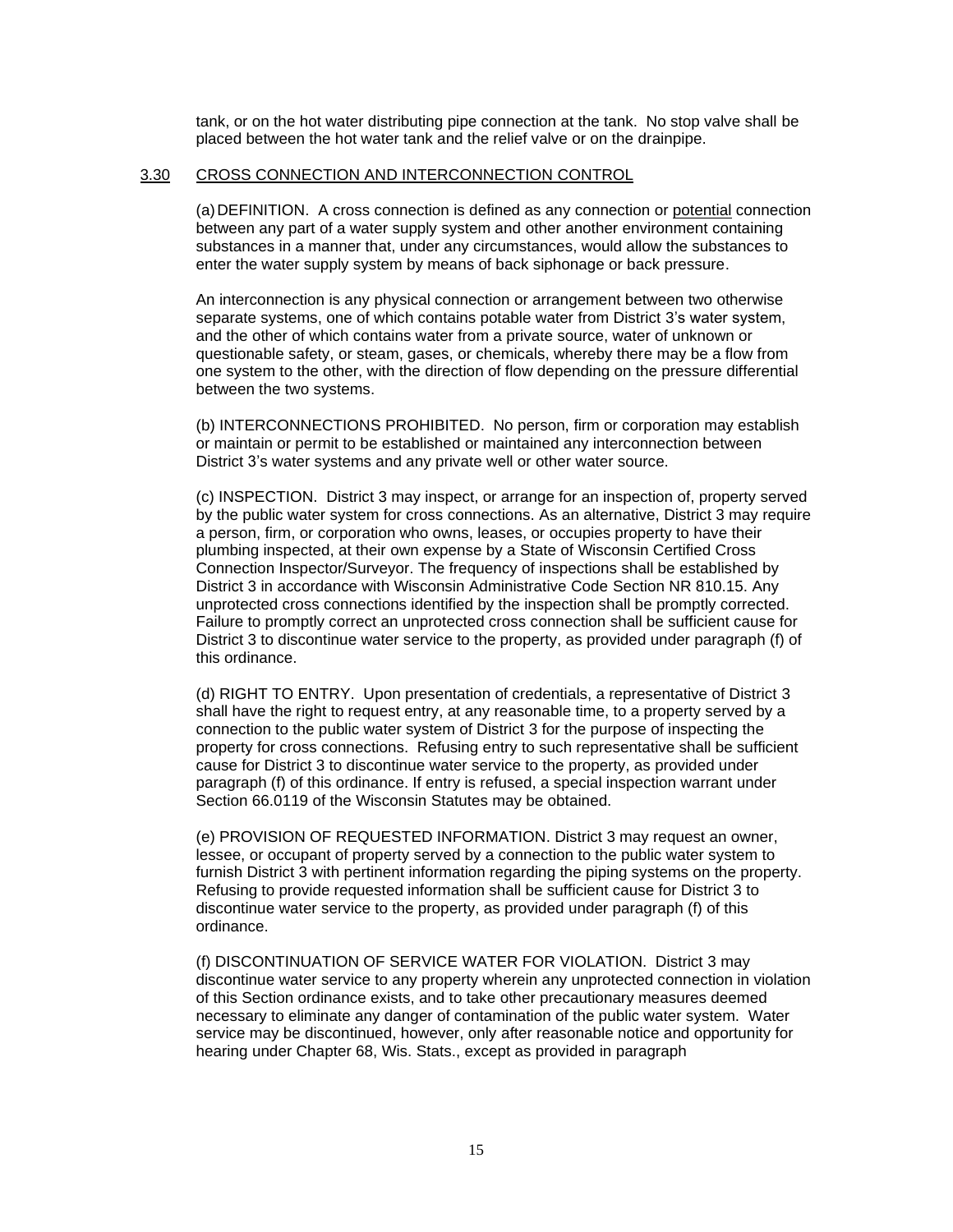(g). Water service to such property shall not be restored until the unprotected cross connection has been eliminated.

(h) EMERGENCY DISCONTINUATION. If it is determined by District 3 that an unprotected cross connection or emergency endangers public health, safety or welfare and requires immediate action, and if a written finding to that effect is filed with the District 3 Clerk and delivered to the customer's premises, water service may be immediately discontinued. The customer shall have an opportunity for hearing under Chapter 68, Wis. Stats., within ten (10) days of such emergency discontinuance. Water service to such property shall not be restored until the unprotected cross connection has been eliminated.

(h) STATE CODE ADOPTED. District 3 adopts by reference the State Plumbing Code of Wisconsin being Chapter SPS 382, Wisconsin Administrative Codes.

(i) SECTION NOT TO SUPERSEDE OTHER ORDINANCES. This Section does not supersede the State Plumbing Code and any Town plumbing Ordinances but is supplementary to them.

# 3.31 WELL ABANDONEMENT

(a) APPLICABILITY. All wells within the corporate limits of the Town of Sheboygan Sanitary District No. 3 Water which are in unusable condition, unsafe or do not comply with Chapter NR 812, Wisconsin Administrative Code, or which may serve as conduits for groundwater contamination shall be abandoned in accordance with this Ordinance unless a well operation permit has been granted pursuant to Section 3.31(c).

(1) Premises where municipal water service is not available are exempt from this Ordinance.

(2) Where feasible, noncomplying wells and pump installations may be upgraded to comply with Chapter NR 812, Wisconsin Administrative Code. A private well may be temporarily abandoned under provisions of Chapter NR 812. A well constructed for potable use may not be considered a nonpotable well to avoid the applicability of this Ordinance.

(3) If water from a private well is known to produce water which exceeds a Department of Natural Resources (DNR) health advisory, a primary standard in Chapter NR 809 or an enforcement standard in Chapter NR 140, a Wisconsin Administrative Code, a well operation permit shall not be issued without approval of the Department of Natural Resources.

(4) An illegal cross connection exits where a private well is connected to a plumbing system which is also connected to the municipal system. Chapter NR 811, Wis. Adm. Code prohibits such connections.

(b) WELL OPERATION PERMITS. A permit may be granted to well owner to operate a private well for a period not to exceed five (5) years. At the end of a permit period, the well owner may apply for a renewal of permit upon submittal of updated information necessary for a permit application. District 3 may conduct inspections or have water quality test conducted at the applicant's expense to obtain or verify information necessary for consideration of a permit.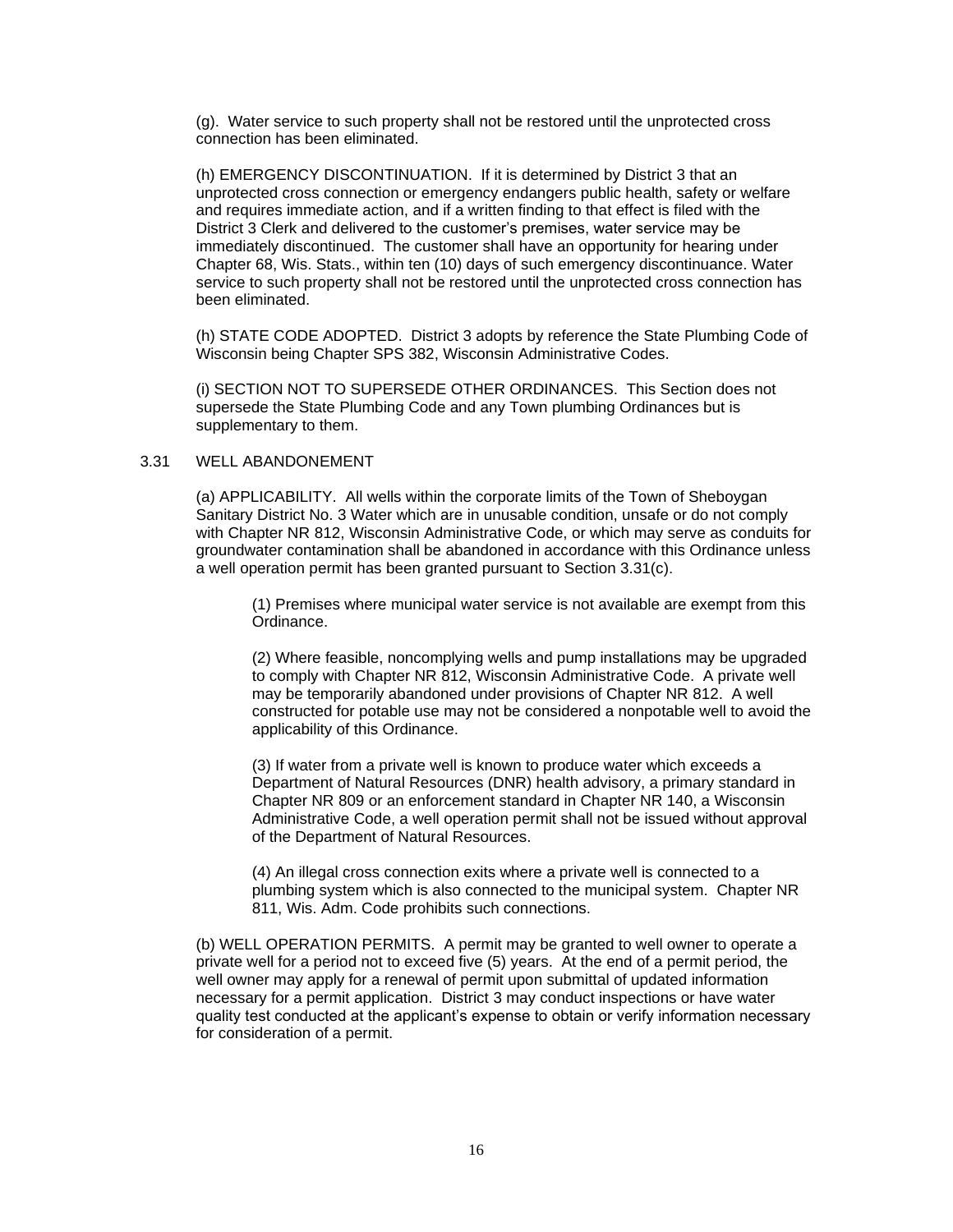Permit applications shall be made on forms provided by District 3 Clerk. The following requirements must be met before a well operation permit is issued:

(1) The well has a functional pumping system and its continued current use can be justified by the property owner.

(2) The well has a history of producing bacteriological safe water and presently produces bacteriological safe water as demonstrated by providing a copy of the results of a water sample analyzed at a State certified laboratory within three months preceding the request for the well operation permit or permit renewal.

(3) The well and pump installation meets the requirements of Chapter NR 812, Wisconsin Administrative Code, as certified by a Department of Natural Resources licensed well driller or pump installer or by Department of Natural Resources staff evaluation.

(4) No physical connection exists between the piping of the public water system and the private well.

(5) A fee of ten (\$10.00) dollars is paid to District 3 for processing a permit.

(c) ABANDONMENT METHODS. Wells shall be abandoned according to the procedures outlined in Chapter NR 812, Wisconsin Administrative Code. The pump and piping must be removed and the well checked for obstructions prior to abandonment. Any obstruction or liner must be removed, if possible. Filling with unapproved materials or use of unacceptable procedures is prohibited.

(d) REPORT AND INSPECTION. An Abandonment Report Form, Department of Natural Resources No. 3300-5, is available at District 3 Clerk's office and must be submitted to District 3 Clerk within ten (10) days of abandonment completion. Forty-eight (48) hour advanced notice of well abandonment work must be provided to District 3 Clerk so the filling may be observed by a representative of the municipality. District 3 Clerk shall send a copy of Form 3300-5 to the appropriate Department of Natural Resources district office within ten (10) days of receipt of the completed form.

(e) PENALTIES. Any person, firm, or other well owner violating any provision of this Ordinance shall upon conviction be punished by forfeiture of not less than twenty (\$20.00) dollars nor more than five hundred (\$500.00) dollars together with the cost of prosecution. Each day during which a violation exists shall be deemed and constitute a separate offense. If any person fails to comply with this Ordinance for more than thirty (30) days after notice in writing, the municipality may impose a penalty or may cause the abandonment to be done and the expense thereof shall be assessed as a special tax against the property.

# 3.32 RESTRICTED USE OF WATER DURING EMERGENCIES

(a) AUTHORITY. District 3 Commissioners are hereby authorized to declare a water emergency whenever, in the opinion of said issuing authority, conditions exist which make it necessary in the interest of the public health, safety or welfare to conserve or otherwise restrict the use of water supplied by District 3.

(b) DECLARATION OF EMERGENCY. Notice of a water emergency shall be proclaimed by the issuing authority through one or more news mediums likely to give notice in the area affected. Once an emergency has been declared, said emergency and any rules or regulations issued in conjunction therewith shall continue to exist until such time as terminated by the issuing authority in the same manner as initially proclaimed.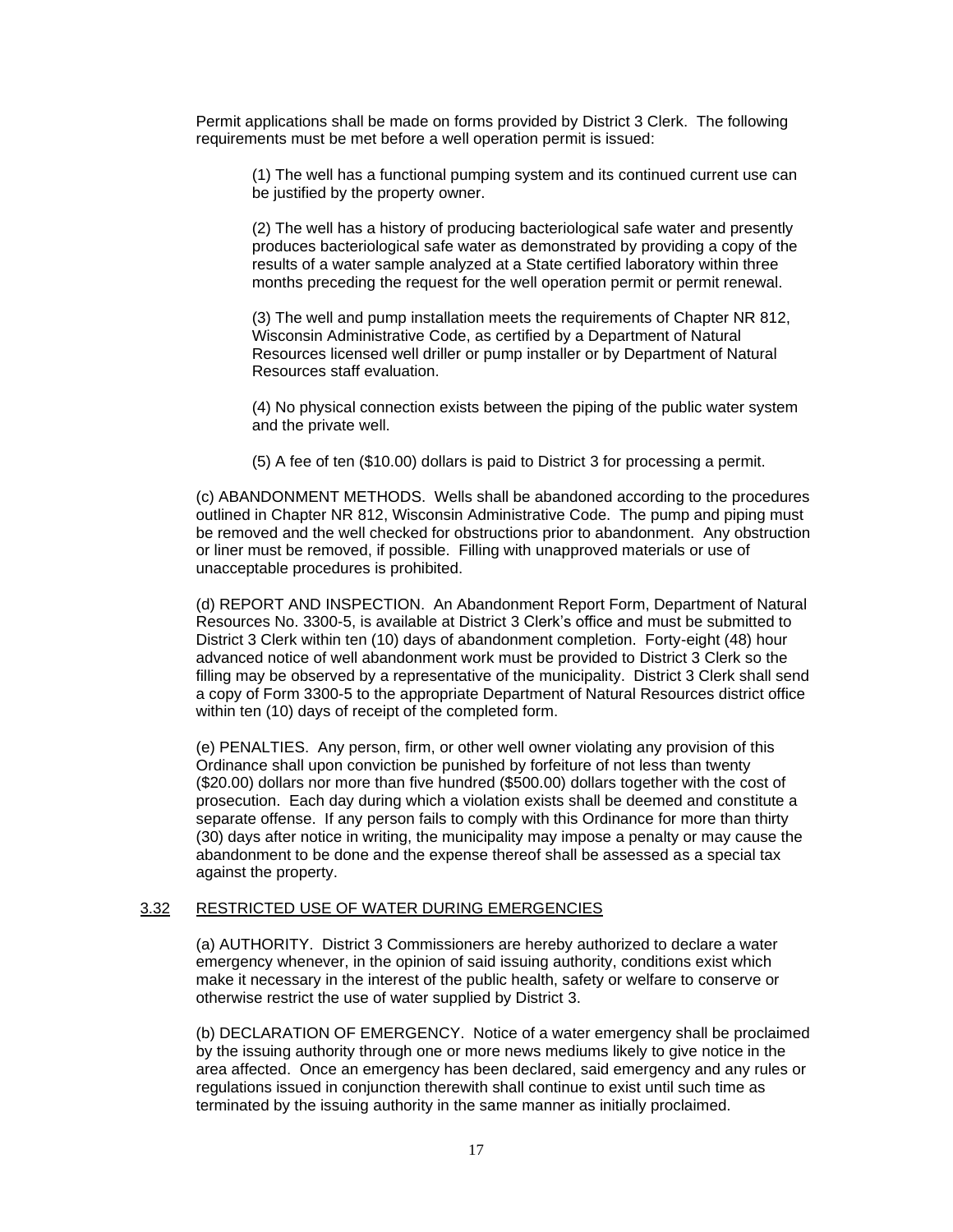(c) COMPLIANCE WITH RULES AND REGULATIONS REQUIRED. It shall be unlawful for any person to use or allow water to be used in any fashion contrary to the rules and regulations hereunder. Any person violating any provision of this regulation adopted or issued pursuant to the subchapter shall upon conviction be subject to a forfeiture of not less than twenty (\$20.00) dollars nor more than five hundred (\$500.00) dollars together with the costs of prosecution.

### 3.33 WATER MAIN EXTENSION RULE

(a) GENERALLY. District 3 will extend water mains, fire hydrants, and appurtenances for new customers according to standards and criteria determined by District 3's engineers.

(b) COST TO CUSTOMERS. District 3 may, by resolution, levy and collect special assessments upon property benefited by water main extensions in accordance with sec. 66.0701, Wis. Stats. (2019-2020), and as same may be amended, and may provide for the payment of all or any part of the cost of the extensions out of the proceeds of such special assessments.

(c) OUTSIDE SERVICE BOUNDARIES. District 3 may, at its discretion, extend its service outside of its corporate limits, including to and/or through property in adjoining municipalities.

# 3.35 CONFLICT AND SEPARABILITY

(1) Conflict of Provisions. If the provisions of the different sections of this code conflict with or contravene each other, the provisions of each section shall prevail as to all matter of such section.

(2) Separability of Code Provisions. If any sections, subsection, sentence, clause, or phrase of this code is for any reason held to be invalid or unconstitutional by reason of any decision of any court of competent jurisdiction, such decision shall not affect the validity of any other section, subsection, sentence, clause or phrase or portion thereof.

# 3.36 SECRETARY TO FILE DOCUMENTS INCORPORATED BY REFERENCE

Whenever in this code any standard, code rule, regulation or other written or printed matter, other than the Wisconsin Statutes or other sections of this code, are adopted by reference, they shall be deemed incorporated in this code as if fully set forth herein and the Secretary of the Commission is hereby directed and required to file, deposit and keep in his office a copy of the code, standard, rule, regulation or other written or printed matter as adopted. Materials so file, deposited and kept shall be public records open for examination with property care by any person, subject to such orders or regulations which District 3 Clerk may prescribe for their preservation.

# 3.37 SANITARY DISTRICT DEPUTY DIRECTOR OF UTILITIES

(1) Deputy Director of Utilities of District 3 is vested with the authority and responsibility to enforce the provisions of this code and issue citations. The Deputy Director shall have the power and authority, at all reasonable hours for any proper purpose, to enter upon any public or private premises and make an inspection thereof.